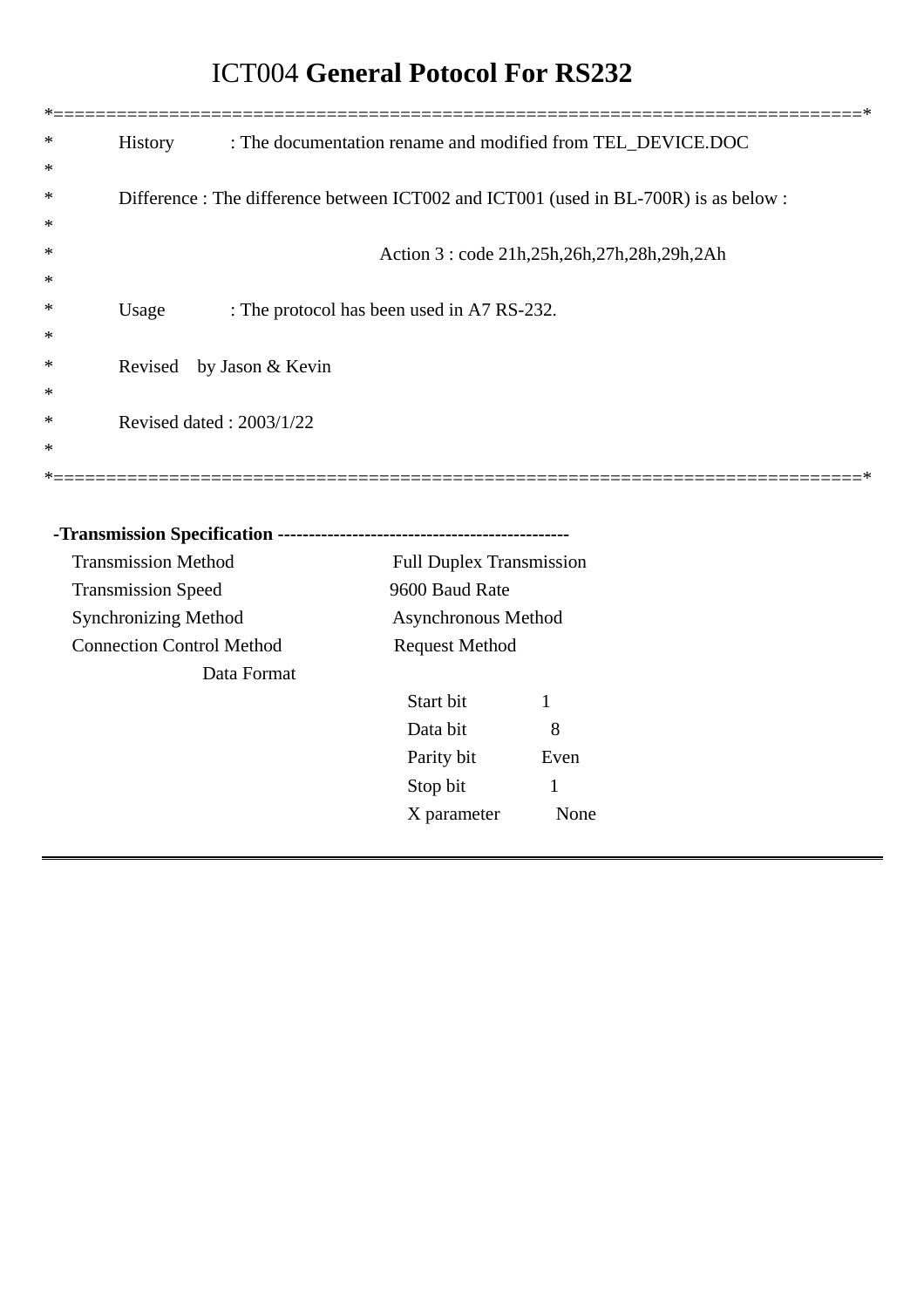| <b>Action 1:</b>          |                                                                                   |                   |
|---------------------------|-----------------------------------------------------------------------------------|-------------------|
| (Bill Acceptor)           |                                                                                   | (Controller)      |
|                           |                                                                                   |                   |
| $80h(128)$ ----->         |                                                                                   |                   |
| 8fh $(143)$ ----->        |                                                                                   |                   |
| (Handle Request)          |                                                                                   |                   |
|                           |                                                                                   |                   |
|                           |                                                                                   | (Within 2 Second) |
|                           | $\lt - - - -$                                                                     | 02h(02)           |
|                           |                                                                                   | (Handle Response) |
|                           | (Receive 02h, Communication Sucessful)                                            |                   |
|                           | Exception------(No Received 02h, Within 2 Second )------------------------------- |                   |
| (Communication Failure)   |                                                                                   |                   |
| 26h(38)                   |                                                                                   | (No Response)     |
|                           | Disable Bill Acceptor To "Inhibit" Status                                         |                   |
|                           | * But, The Controller Can Transfer Data (02h), Return To Normal Status,           |                   |
| To restart trade anytime. |                                                                                   |                   |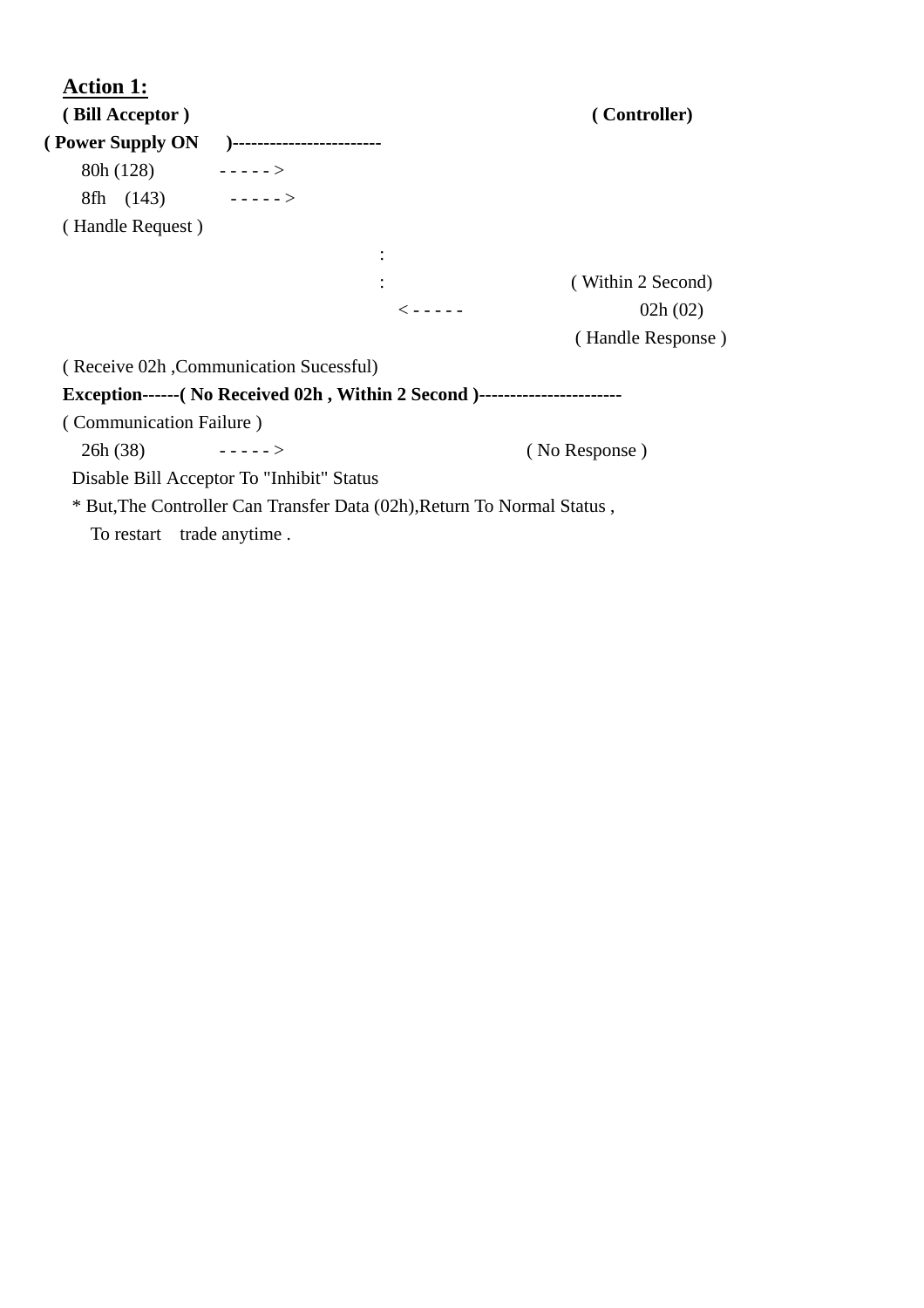```
 Action 2: 
( Bill Acceptor ) ( Controller)
   Escrow-------(When validator verifty bill)------ 
     81h - - - - - > 
   ( Judge Bill OK ) 
     40h ... 44h - - - - - > 
   ( Response Bill Value ) 
         (\exp: 40h (64) - \cdot \cdot \cdot) first Bill Kind (example US$1)
                   41h (65)---> Second Bill Type (US$5)
                   42h (66)- - - > Third Bill Type
                   43h (67)- - > Fourth Bill Type
                    44h (68)- - - > Fifth Bill Type ) 
\langle - - - - - 02h(02) \rangle ( Request Accept ) 
\langle----- Or 0fh (15)
                                                                         ( Response Reject ) 
: 1999 - 1999 - 1999 - 1999 - 1999 - 1999 - 1999 - 1999 - 1999 - 1999 - 1999 - 1999 - 1999 - 1999 - 1999 - 199
: 1999 - 1999 - 1999 - 1999 - 1999 - 1999 - 1999 - 1999 - 1999 - 1999 - 1999 - 1999 - 1999 - 1999 - 1999 - 199
    Stacked-------(When validator verifty bill)------ 
     10h(16) ----->
   ( Bill Accept Finish ) Or 
     11h(17) ----->
   ( Bill Accept Failure ) 
                                                                             Controller need not respond.
```
**-Exception------( Response Bill Value , No Request "Accept Or Reject Command" )----** 

( 5 secs Time Out and Reject Bill Every Time )

( If it continue 2 Times ,Bill Acceptor Response Communication Failure )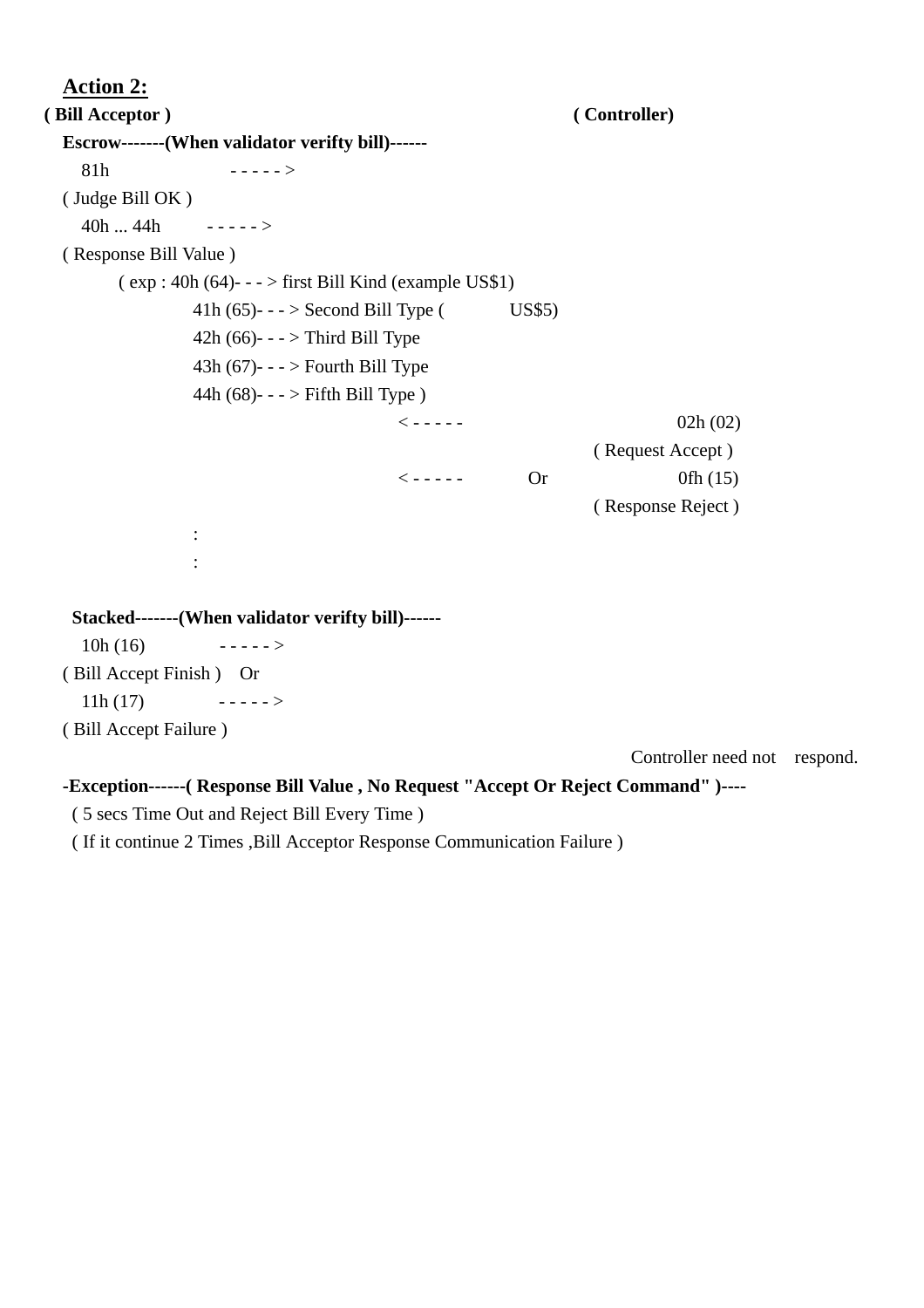## **Action 3:**

**( Bill Acceptor ) ( Controller)**

#### **-Other Message--( When Bill Acceptor Happen Exception Status)**

| 20h (32)  | $---$ (Response Motor Failure)                      |
|-----------|-----------------------------------------------------|
| 21h(33)   | $---$ > (Response CheckSum Error)                   |
| 22h(34)   | $---$ (Response Bill Jam)                           |
| 23h(35)   | $---$ (Response Bill Remove)                        |
| 24h(36)   | -----> (Response Stacker Open)                      |
| 25h(37)   | $---$ (Response Sensor Problem)                     |
| 27h(39)   | $---$ (Response Bill Fish)                          |
| 28h(40)   | -----> (Response Stacker Problem)                   |
| 29h(41)   | $---$ (Response Bill Reject)                        |
| 2Ah (39)  | $---$ (Response Invalid Command)                    |
|           |                                                     |
|           |                                                     |
| $\bullet$ |                                                     |
| 2eh(46)   | $---$ (Response Reserved)                           |
| 2fh(47)   | $---$ (Response When Error Status is Exclusion)     |
|           | (In normal case B.A. send this code every 30 secs.) |
|           | (Controller Havn't to Response)                     |
|           |                                                     |

**Action 4: -Inhibit ( Response & Request )--------------------------------------------**

 $\xi$ --------3eh(62)

(controller Enable Bill Acceptor)

 $\leftarrow$ ---------5eh(62)

(controller Disable Bill Acceptor)